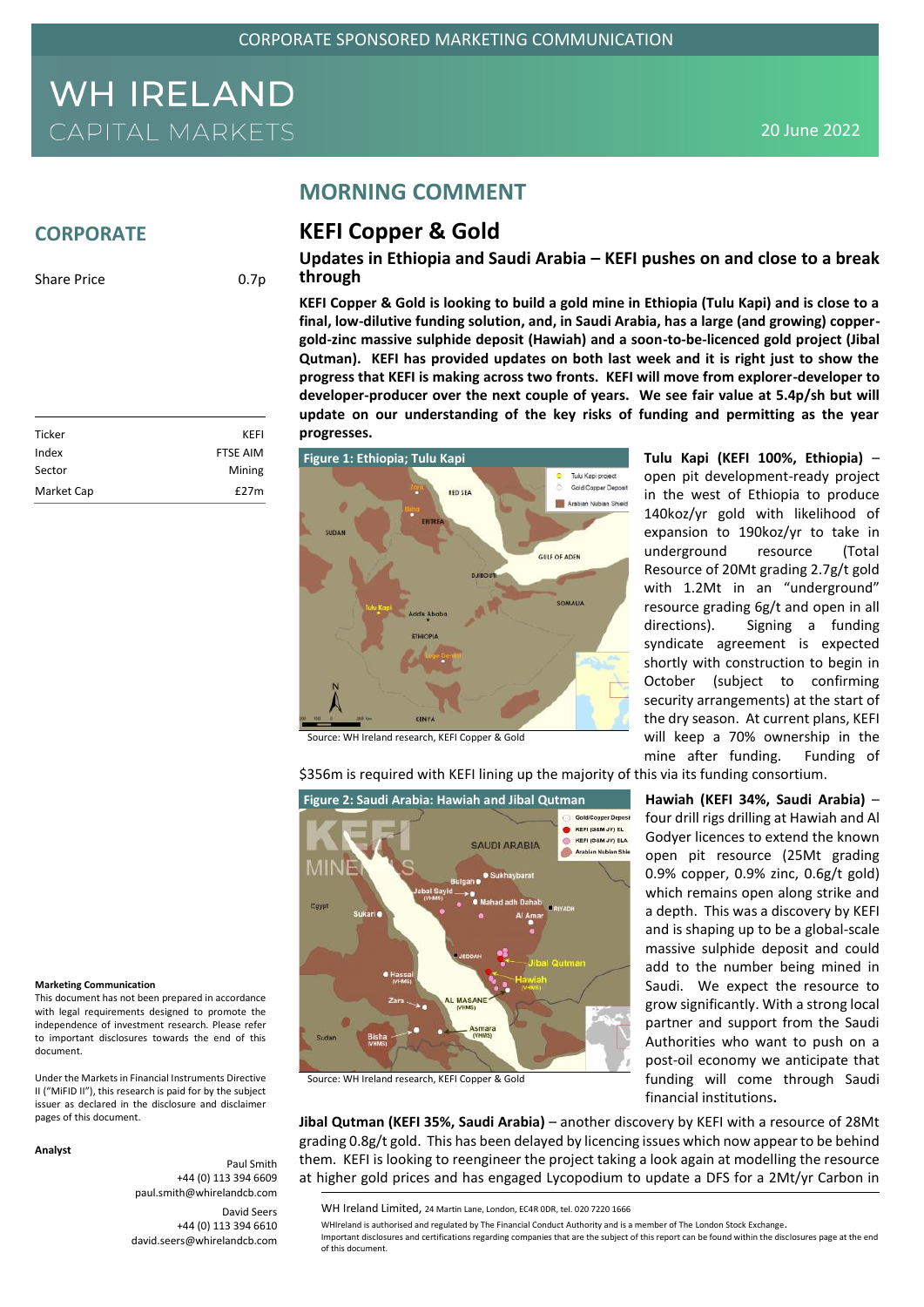Leach plant. Funding is expected to be through Saudi financial institutions (including the Saudi Industrial Development Fund).

**Wider exploration – KEFI has been** concentrating on drilling in and around its known deposits, but these sorts of deposits never occur in isolation. In Ethiopia, KEFI has a huge first mover advantage and would be developing the country's first modern gold mine. In Saudi, with strong local partners and plenty of underexplored ground, KEFI ranks very highly in Government attention because its Gold&Minerals JV has the largest exploration team in the country and the next two development projects in review under the recently overhauled Saudi mining authority.



Source: WH Ireland research, KEFI Copper and Gold after Johnson P.R., Zoheir B.A., Ghebreab W., Stern R.J., Barrie C.T., Hamer R.D., 2017: Gold-bearing volcanogenic massive sulfides and orogenic-gold deposits in the Nubian Shield. Article in *South African Journal of Geology,* March 2017

**The Arabian-Nubian Shield (ANS):** The ANS is a collage of Neoproterozoic juvenile arcs, younger sedimentary and volcanic basins, voluminous granitoid intrusions, and enclaves of pre-Neoproterozoic crust that crop out in the western Arabian Plate and the northeastern African Plate at the northern end of the Eastern African orogeny (Figure 3). There are many deposit styles to be found (Massive sulphides, epithermal gold deposits, and orogenic gold deposits among them. The area is underexplored and offers the potential for spectacular discoveries. KEFI has a foot in much of the ANS and is well placed to benefit.

**WHI View:** KEFI continues to make solid progress in Ethiopia and has managed to keep its funding consortium together despite the headwinds in country, which are thankfully moving onto a new, more peaceful and settled phase. KEFI has advised that signing of the funding agreement will take place this month and it would be a remarkable achievement to finalise the moving parts of this advantageous funding package with a view to starting construction by the end of the year. At the same time it looks like the Jibal Qutman gold project will get its licence and that this lowcapital project can look to funding and construction. In our view, the jewel in the crown is Hawiah, a grass roots discovery for KEFI and one that should be transformational for the company as it continues to grow the resource and finalise initial economic studies. We do not think there is any value given by the market for Hawiah and we still see fair value at 5.4p/sh and will look to increase this as KEFI derisks its projects via funding commitments in Ethiopia and by resource growth in Saudi Arabia. Fully unrisked our fair value for KEFI

from our June 2021 initiation report would be 11.2p/sh; funding for Tulu Kapi and licencing in Saudi Arabia are the big driver to any increase in our fair value and we will keep a careful eye on developments. 2023 is a key year for KEFI to demonstrate its credentials and transform into a development and production company.

WHIreland is authorised and regulated by The Financial Conduct Authority and is a member of The London Stock Exchange.

Important disclosures and certifications regarding companies that are the subject of this report can be found within the disclosures page at the end of this document.

WH Ireland Limited, 24 Martin Lane, London, EC4R 0DR, tel. 020 7220 1666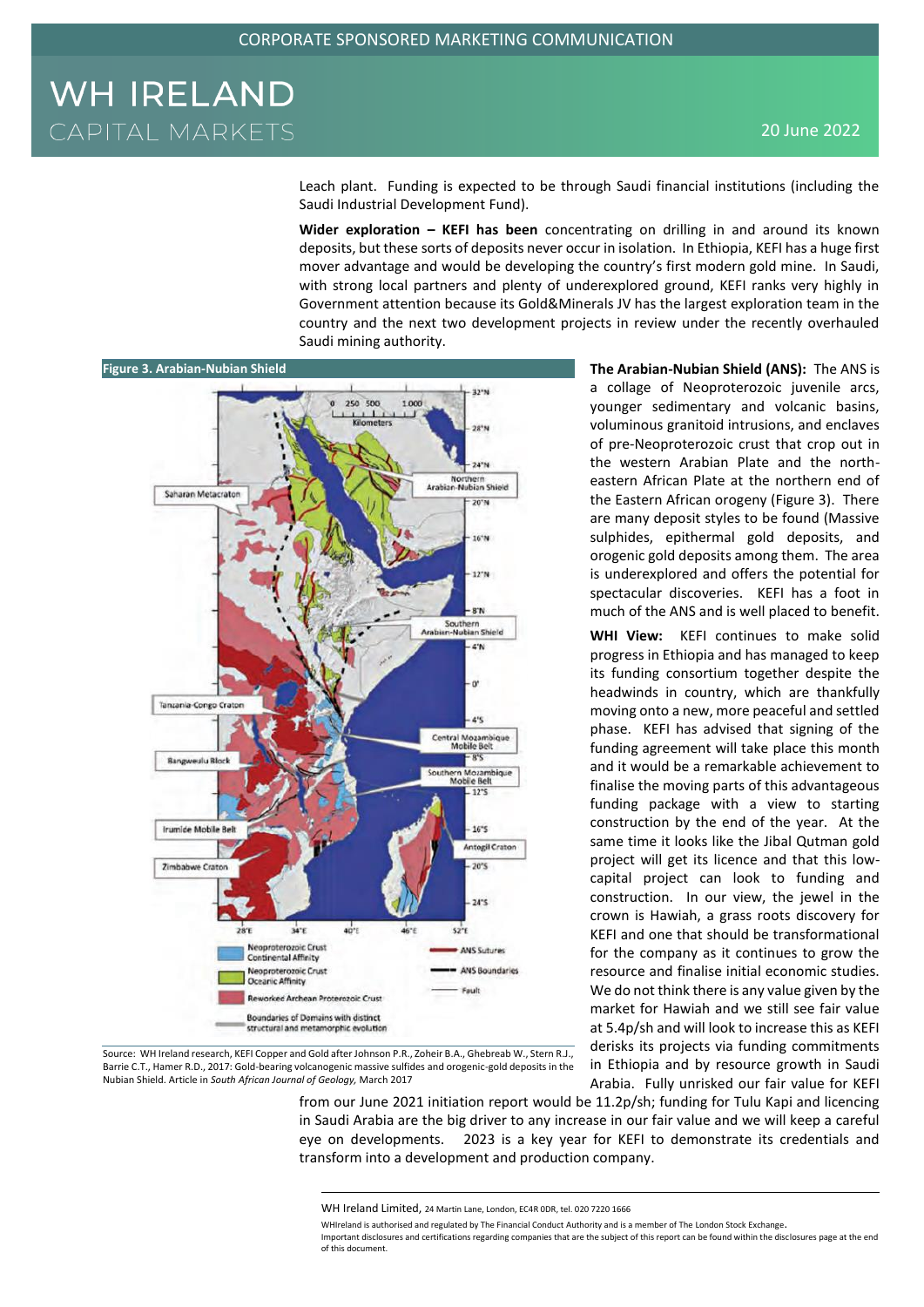### **Contacts**

| Research                                          |            |               |                                         |
|---------------------------------------------------|------------|---------------|-----------------------------------------|
| John Cummins                                      |            | 020 7220 1755 | john.cummins@whirelandcm.com            |
| <b>Matthew Davis</b>                              |            | 0113 394 6620 | matthew.davis@whirelandcm.com           |
| Brendan Long                                      | Oil & Gas  | 020 7220 1694 | brendan.long@whirelandcm.com            |
| Paul Smith                                        | Mining     | 0113 394 6609 | paul.smith@whirelandcm.com              |
| David Seers                                       | Mining     | 0113 394 6610 | david.seers@whirelandcm.com             |
| Nick Spoliar                                      |            | 020 7220 1761 | nick.spoliar@whirelandcm.com            |
| Jason Streets                                     |            | 020 7220 1693 | jason.streets@whirelandcm.com           |
| Emma Ulker                                        | Healthcare | 020 7398 1141 | emma.ulker@whirelandcm.com              |
| Susanna Virtanen                                  |            | 020 7220 1674 | susanna.virtanen@whirelandcm.com        |
| Charlie Cullen                                    |            | 020 7220 1678 | charlie.cullen@whirelandcm.com          |
|                                                   |            |               |                                         |
| <b>Sales &amp; Trading</b>                        |            |               |                                         |
| Harry Ansell                                      |            | 020 7220 1670 | harry.ansell@whirelandcm.com            |
| Dan Bristowe                                      |            | 020 7220 1648 | daniel.bristowe@whirelandcm.com         |
| Tara Browne                                       |            | 020 7398 1198 | tara.browne@whirelandcm.com             |
| Melvyn Brown                                      |            | 020 7220 1688 | melvyn.brown@whirelandcm.com            |
| Stephen Frohlich                                  |            | 020 7220 0492 | stephen.frohlich@whirelandcm.com        |
| <b>Beverley Gibbons</b>                           |            | 020 7220 0479 | beverley.gibbons@whirelandcm.com        |
|                                                   |            |               |                                         |
| <b>Corporate Broking &amp; Investor Relations</b> |            |               |                                         |
| Fraser Marshall                                   |            | 020 7220 0484 | fraser.marshall@whirelandplc.com        |
| George Krokos                                     |            | 020 7398 1106 | george.krokos@whirelandcm.com           |
| Joanna Hunt                                       |            | 020 7398 1124 | joanna.hunt@whirelandcm.com             |
| Aimee McCusker                                    |            | 020 7398 1136 | aimee.mccusker@whirelandcm.com          |
| Martyna Kandrataviciute                           |            | 020 7398 1134 | martyna.kandrataviciute@whirelandcm.com |

WH Ireland Limited, 24 Martin Lane, London, EC4R 0DR, tel. 020 7220 1666

WHIreland is authorised and regulated by The Financial Conduct Authority and is a member of The London Stock Exchange. Important disclosures and certifications regarding companies that are the subject of this report can be found within the disclosures page at the end of this document.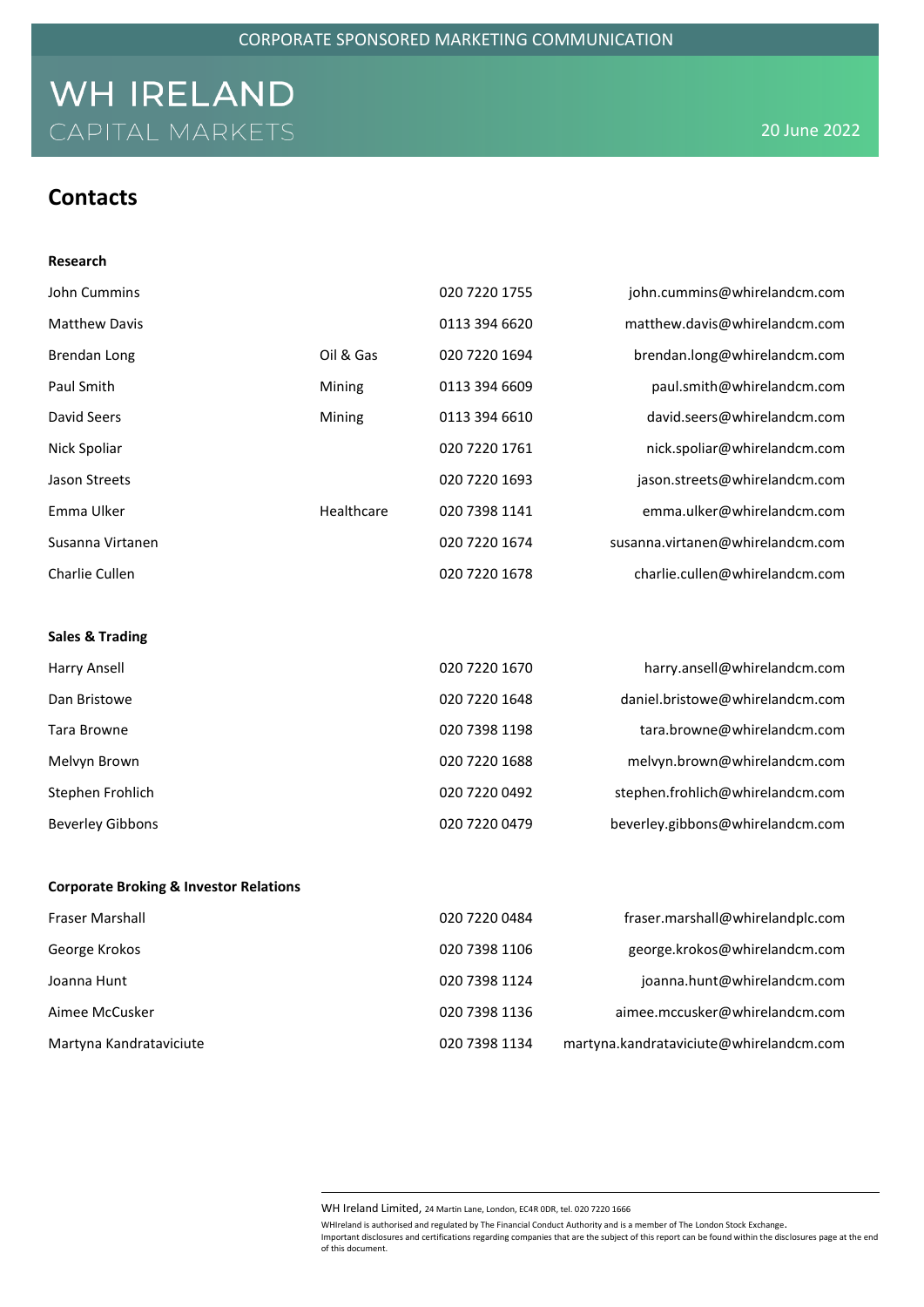### **Marketing Communication**

This research report is disseminated by WH Ireland Limited ("WHI") which is authorised and regulated by the Financial Conduct Authority ("FCA") and is a member of the London Stock Exchange. This research report is intended for the sole use of the person for whom it is addressed and is not intended for private individuals or those classified as Retails Clients as defined by the Markets in Financial Instruments Directive 2004/39/EC ("MiFID").

#### **Non-independent research**

This research report is marketing communications and is produced in accordance with the FCA's Conduct of Business Sourcebook. It has not been prepared in accordance with legal requirements designed to promote the independence of investment research and it is not subject to any prohibition on dealing ahead of the dissemination of investment research. However, WHI is required by the FCA to have policies in place to identify and manage the conflicts of interest which may arise in the production and dissemination of this research report , such management of conflicts include a firm wide ban of PA dealings in any issuer under research coverage.

#### **Planned frequency of updates to recommendation**

WHI does not have a schedule for issuing research recommendations, they are issued whenever the research analyst and members of the research team alone deem it relevant, but usually in the event of significant development.

#### **Disclaimer**

This research report has been approved under part IV article 19 of The Financial Services and Markets Act 2000 (Financial Promotion) Order 2005 (the "FPO") by WHI for communication in the United Kingdom only to investment professionals as that term is defined in article 19(5) of the FPO. Its contents are not directed at, may not be suitable for and should not be relied on by anyone who is not an investment professional including retail clients. This research report is for distribution only as may be permitted by law. It is not directed to, or intended for distribution to or use by, any person or entity in any jurisdiction where doing so would be contrary to law or regulation or would subject WHI to any registration or licensing requirement within such jurisdiction. This research report is not an offer or a solicitation of an offer to buy or sell any financial instruments or to participate in any particular trading strategy. It does not constitute a personal recommendation and recipients must satisfy themselves that any dealing is appropriate in the light of their own understanding, appraisal of risk and reward, objectives, experience, and financial and operational resources.

The information herein is believed to be reliable and has been obtained from public sources believed to be reliable. WHI makes no representation or warranty, either express or implied, as to the accuracy or completeness of such information. Any opinions expressed in this research report may change without notice and may differ or be contrary to opinions expressed by other business areas of WHI. Any statements contained in this report attributed to a third party represent WHI's interpretation of the data, information and/or opinions provided by that third party either publicly or through a subscription service, and such use and interpretation have not been reviewed by the third party. Investments involve risks, and investors should exercise prudence and their own judgement in making their investment decisions. The financial instruments described in this research report may not be eligible for sale in all jurisdictions or to certain categories of investors. Options, derivative products and futures are not suitable for all investors, and trading in these instruments is considered risky. Foreign currency rates of exchange may adversely affect the value, price or income of any security or related instrument referred to in this research report. For investment advice, trade execution or other enquiries, clients should contact their local sales representative.

The value of any investment or income may go down as well as up, and investors may not get back the full amount invested. Past performance is not necessarily a guide to future performance. WHI accepts no fiduciary duties to the reader of this research report and in communicating it WHI is not acting in a fiduciary capacity. Neither WHI nor any of its directors, employees or agents accepts any liability for any loss (including investment loss) or damage arising out of the use of all or any of the Information.

As at the quarter ending 31 May 2022 the distribution of all our published recommendations is as follows:

| Recommendation  | <b>Total Stocks</b> | Percentage % | Corporate | Percentage % |
|-----------------|---------------------|--------------|-----------|--------------|
| Corporate       | 64                  | 97.0         | 64        | 100.0        |
| Buy             | 2                   | 3.0          | 0         | 0.0          |
| Speculative Buy | 0                   | 0.0          | 0         | 0.0          |
| Outperform      | 0                   | 0.0          | 0         | 0.0          |
| Market Perform  | 0                   | 0.0          | 0         | 0.0          |
| Underperform    | 0                   | 0.0          | 0         | 0.0          |
| Sell            | 0                   | 0.0          | 0         | 0.0          |
| Total           | 66.0                | 100.0        | 64.0      | 100.0        |

WH Ireland Limited, 24 Martin Lane, London, EC4R 0DR, tel. 020 7220 1666

WHIreland is authorised and regulated by The Financial Conduct Authority and is a member of The London Stock Exchange.

Important disclosures and certifications regarding companies that are the subject of this report can be found within the disclosures page at the end of this document.